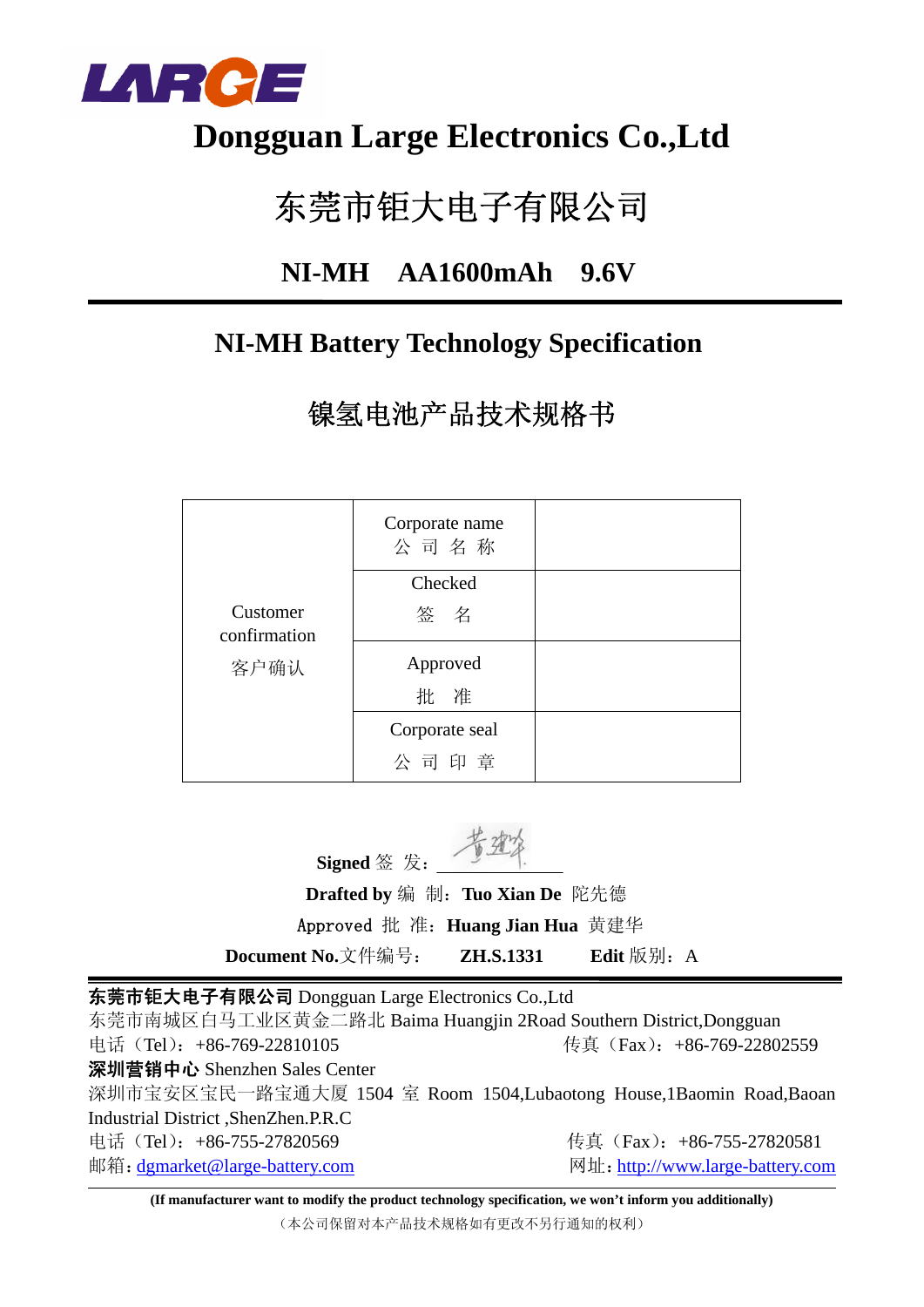| LARCE        |                            |                                                                    | 东莞市钜大电子有限公司 Dongguan Large Electronics Co., Ltd |      |   |                    |
|--------------|----------------------------|--------------------------------------------------------------------|-------------------------------------------------|------|---|--------------------|
| <b>LARGE</b> |                            | <b>Technical</b><br>AA1600 9.6V                                    | Edition                                         | 版    | 本 |                    |
|              | <b>BATTERY</b> Document 名称 | <b>Specification</b>                                               | Valid Date                                      | 生效日期 |   | $2010 - 11 - 25$   |
| 钜大电池         |                            | AA1600 9.6V 产品技术规格 $\boxed{\frac{\text{Draffed}}{\text{Draffed}}}$ | hv                                              | 编    | 制 | Tuo Xian De 陀先德    |
|              | Number 编号                  | ZH.S.1331                                                          | Approved                                        | 批    | 准 | Huang Jian Hua 黄建华 |

#### 1. 范围 SCOPE

此种规格适用于LARGE各种镍氢圆柱形电池和电池组。

This specification governs the performance of the following LARGE Nickel-Metal Hydride Cylindrical Cell and its stack-up batteries.

型号: NI-MH AA1600mAh 9.6V

LARGE Model: NI-MH AA1600mAh 9.6V

规格书显示了电池的标称电压。电池组的标称电压等于单体电池的电压乘以单体电池的数 目。

The data involving nominal voltage and the approximate weight of stake-up batteries shall be equal to the value of the unit cell multiplied by the number of unit cells in the battery.

单体电池的标称电压= 1.2V

Nominal voltage of unit cell =  $1.2V$ 

#### 2.规格 RATINGS

| 类型                  | 单位              | 说明                   | 环境                             |
|---------------------|-----------------|----------------------|--------------------------------|
| Description         | Unit            | Specification        | Conditions                     |
| 标称电压                | V               | 9.6                  |                                |
| Nominal Voltage     |                 |                      |                                |
| 标称容量                | mAh             | 1600                 | 标准充电/放电                        |
| Nominal Capacity    |                 |                      | Standard Charge/discharge      |
| 最小容量                | mAh             | 1500                 | 标准充电/放电                        |
| Minimum Capacity    |                 |                      | Standard Charge/discharge      |
| 标准充电                | mA              | 160(0.1C)            | Ta= $0 \sim 45$ °C             |
| Standard Charge     | hour            | $14 - 16$            |                                |
|                     | mA              | 800(0.5C)            | - ΔV=5mV/单体电池 - ΔV=5mV/ce11    |
| 快速充电                |                 |                      | 终止时间=110%充入容量(仅供参考)            |
| Fast Charge         |                 |                      | Timercutoff=110%input capacity |
|                     | hour            | 2. 2approx           | 断电温度=55℃ Temp.cutoff=55℃       |
|                     |                 |                      | Ta= $10 \sim 45$ °C            |
| 涓流充电                | mA              | $80(0.05C) \sim 160$ | Ta= $0 \sim 45$ °C             |
| Trickle Charge      |                 | (0.1C)               |                                |
| 终止电压                |                 |                      |                                |
| Discharge Cut-off   | V               | 8.0                  |                                |
| Voltage             |                 |                      |                                |
| 最大放电电流              |                 |                      |                                |
| Maximum Discharging | mA              | 1600(1C)             | Ta= $20 \sim 45$ °C            |
| Current             |                 |                      |                                |
| 贮存温度                | $\rm ^{\circ}C$ | $-20\sim35$ °C       |                                |
| Storage Temperature |                 |                      |                                |

第 *2* 页 共 *6* 页电池应用专业服务商 *Professional Application Service Provider of Battery*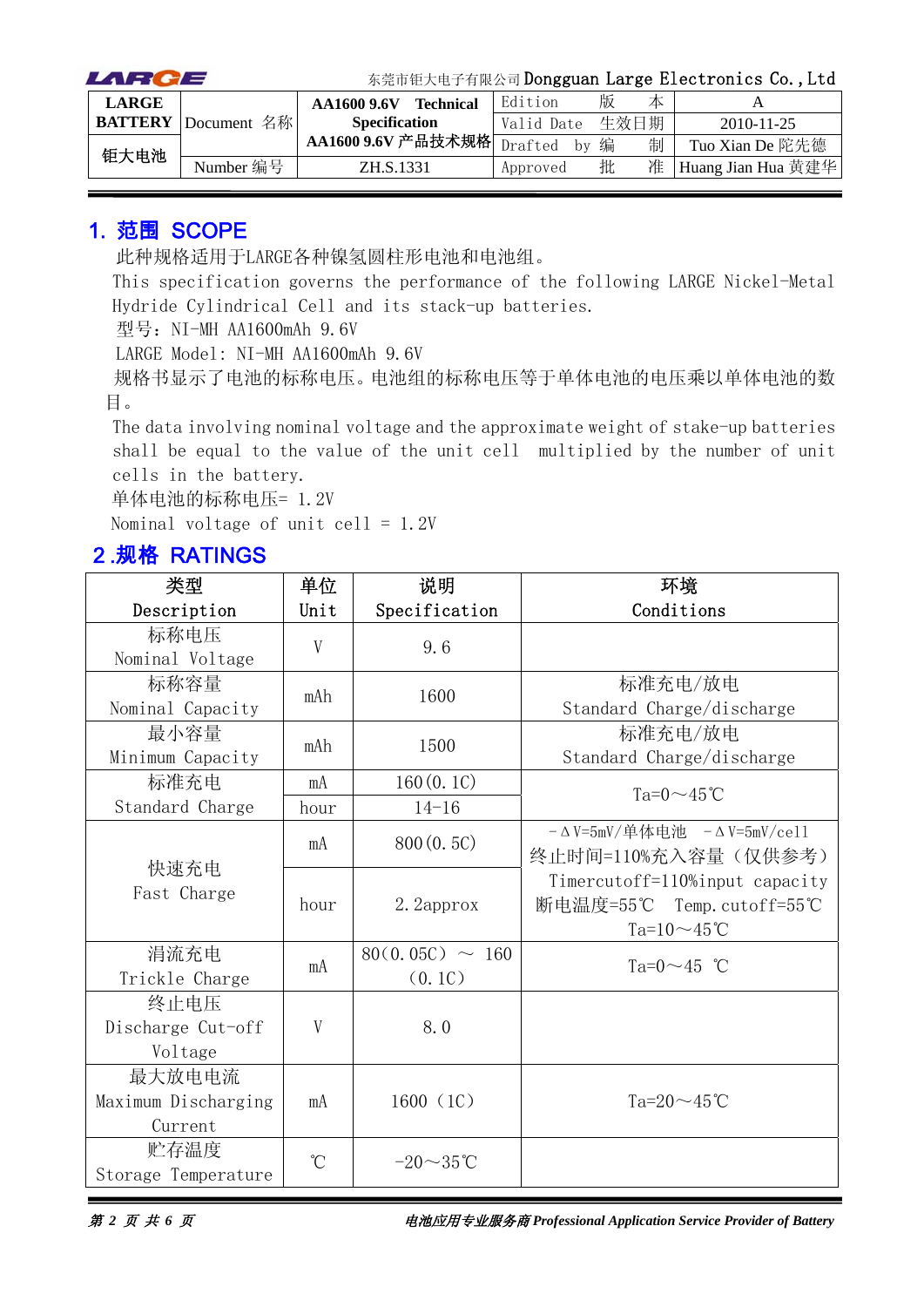| LARCE        |                            |                                 | 东莞市钜大电子有限公司 Dongguan Large Electronics Co., Ltd |   |      |                    |
|--------------|----------------------------|---------------------------------|-------------------------------------------------|---|------|--------------------|
| <b>LARGE</b> |                            | <b>Technical</b><br>AA1600 9.6V | Edition                                         | 版 | 本    |                    |
|              | <b>BATTERY</b> Document 名称 | <b>Specification</b>            | Valid Date                                      |   | 生效日期 | $2010 - 11 - 25$   |
| 钜大电池         |                            | AA1600 9.6V 产品技术规格              | Drafted<br>hv                                   | 编 | 制    | Tuo Xian De 陀先德    |
|              | Number 编号                  | ZH.S.1331                       | Approved                                        | 批 | 准    | Huang Jian Hua 黄建华 |

#### 3.性能 PERFORMANCE

测试电池的状态应为用户收到后不超过一个月的产品

Unless otherwise stated, tests should be done within one month of delivery under the following

conditions:

适用温度 Ambient Temperature: Ta=20±5℃

相对湿度 Relative Humidity: 65±20%

标准充放电 Standard Charge/ Discharge Condition:

充电/Charge:  $160mA(0.1C) \times 16hrs$ 

放电/Discharge: 320mA(0.2C)to8.0V/组pack

| 测试                          | 单位          | 说明              | 环境                                                                                                                                                                         | 备注                 |
|-----------------------------|-------------|-----------------|----------------------------------------------------------------------------------------------------------------------------------------------------------------------------|--------------------|
| Test                        | Unit        | Specification   | Conditions                                                                                                                                                                 | Remarks            |
| 容量                          |             |                 | 标准充电/放电                                                                                                                                                                    | 允许达到三个循环           |
| Capacity                    | mAh         | $\geq 1500$     | Standard                                                                                                                                                                   | Up to 3 cycles are |
|                             |             |                 | Charge/Discharge                                                                                                                                                           | allowed            |
| 开路电压                        |             |                 | 充电后一小时内                                                                                                                                                                    |                    |
| Open Circuit                | V           | $\geq 10.0$     | Within<br>1 <sub>hr</sub><br>after                                                                                                                                         |                    |
| Voltage (OCV)               |             |                 | standard charge                                                                                                                                                            |                    |
| 内阻                          |             |                 | 达到完全充电状态                                                                                                                                                                   |                    |
| Internal                    | $m\Omega$   | $\leq 520$      | Upon fully charge $(1kHz)$                                                                                                                                                 |                    |
| Impedance (Ri)              |             |                 | (1kHz)                                                                                                                                                                     |                    |
| 高倍率放电                       |             |                 | 标准充电后一小时内进行放                                                                                                                                                               |                    |
| High Rate                   | 分           | $\geq 108$      | 电                                                                                                                                                                          |                    |
| Discharge                   | /min        |                 | Standard<br>Charge, 1hr                                                                                                                                                    |                    |
| (0.5C)                      |             |                 | rest before discharge                                                                                                                                                      |                    |
| 高倍率放电                       |             |                 | 标准充电后一小时内进行放                                                                                                                                                               |                    |
| High Rate                   | 分           | $\geq 48$       | 电                                                                                                                                                                          |                    |
| Discharge                   | /min        |                 | Standard<br>Charge, 1hr                                                                                                                                                    |                    |
| (1C)                        |             |                 | rest before discharge                                                                                                                                                      |                    |
| 过充                          |             | 不漏不爆炸           | 160mA (0.1C) 充电48小时                                                                                                                                                        |                    |
| Overcharge                  | N/A         | No leakage nor  | $160mA(0.1C)$ charge<br>- 48                                                                                                                                               |                    |
|                             |             | explosion       | hours                                                                                                                                                                      |                    |
| 容量保留<br>Charge Retention    | mAh         | ≥960(60%)       | 0.1C 充电 16 小时后在 20±2<br>℃贮存 28 天再用 0.2C 放电到<br>$8.0V/\n$<br>Charge: $0.1C$ for $16$<br>hours<br>Storage: 28days at $20 \pm 2^{\circ}$ C<br>Discharge: 0.2C to<br>8.0V/pack |                    |
| IEC 循环测试<br>IEC Cycles Test | 周期<br>Cycle | $\geqslant$ 500 | IEC61951-2 (2003)                                                                                                                                                          |                    |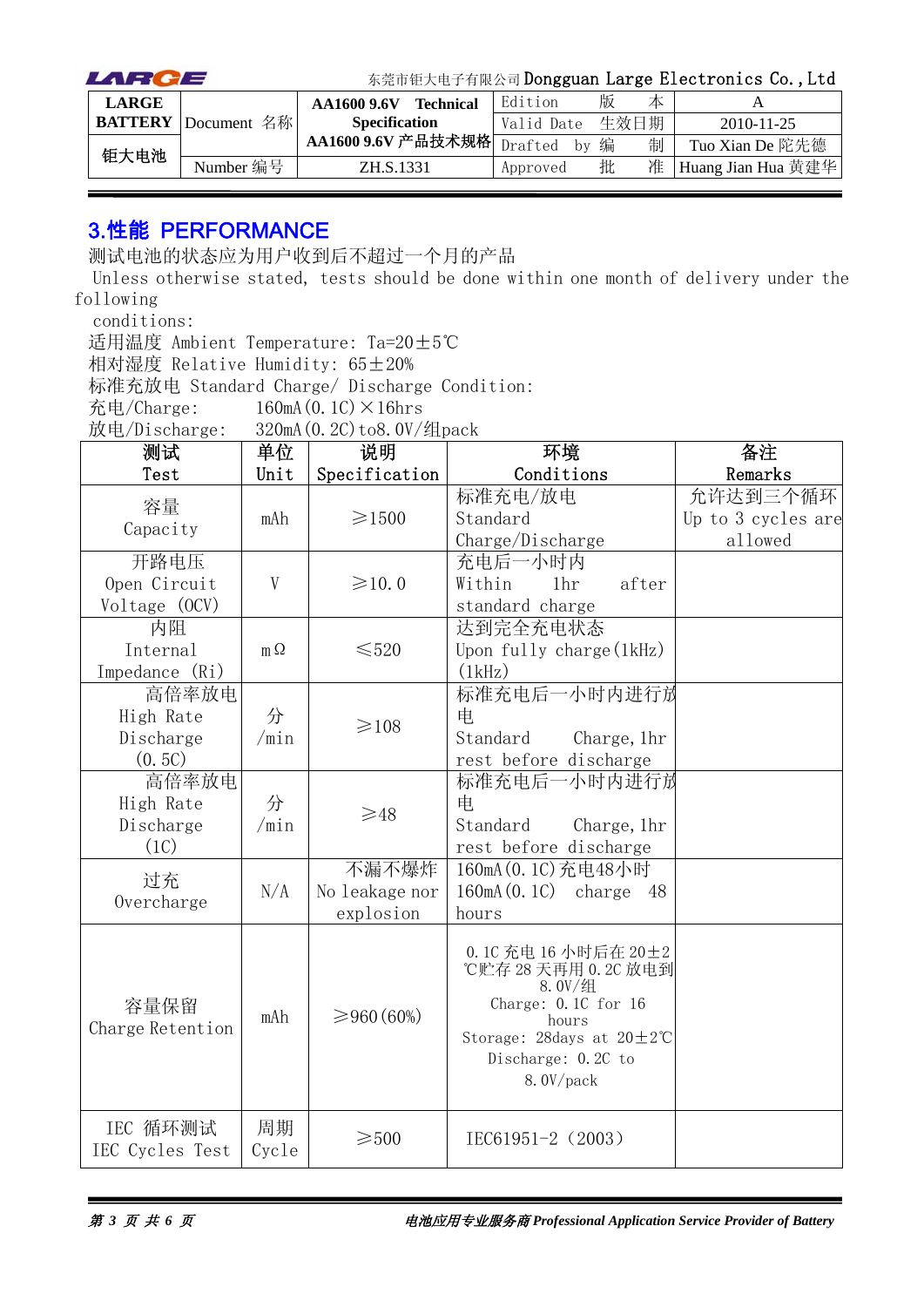| LARCE          |             | 东莞市钜大电子有限公司 Dongguan Large Electronics Co., Ltd |                  |               |   |      |                    |  |
|----------------|-------------|-------------------------------------------------|------------------|---------------|---|------|--------------------|--|
| <b>LARGE</b>   |             | AA1600 9.6V                                     | <b>Technical</b> | Edition       | 版 | 本    |                    |  |
| <b>BATTERY</b> | Document 名称 | <b>Specification</b>                            |                  | Valid Date    |   | 生效日期 | $2010 - 11 - 25$   |  |
| 钜大电池           |             | AA1600 9.6V 产品技术规格                              |                  | Drafted<br>hv | 编 | 制    | Tuo Xian De 陀先德    |  |
|                | Number 编号   | ZH.S.1331                                       |                  | Approved      | 批 | 准    | Huang Jian Hua 黄建华 |  |

| 测试                            | 单位   | 说明                                                                                                                                                                      | 环境                                                                                                                                                                                                                                                                                                  |
|-------------------------------|------|-------------------------------------------------------------------------------------------------------------------------------------------------------------------------|-----------------------------------------------------------------------------------------------------------------------------------------------------------------------------------------------------------------------------------------------------------------------------------------------------|
| Test                          | Unit | Specification                                                                                                                                                           | Conditions                                                                                                                                                                                                                                                                                          |
| 泄漏<br>Leakage                 | N/A  | 不漏液,不变形<br>No leakage nor<br>deformation.                                                                                                                               | 以 (0.1C) 完全充满, 搁置 14 天<br>Full charged at $(0.1C)$ stand for 14                                                                                                                                                                                                                                     |
| 短路<br>Short Circuit           | N/A  | 可能发生漏液、变形,但是<br>不会发生爆炸。<br>& deformation<br>Leakage<br>but<br>occur,<br>may<br>no<br>explosion is allowed.                                                              | days<br>在标准充电后,短路1个小时(铜芯<br>=0.75mm <sup>2</sup> ×20毫米)<br>After standard charge, short circuit<br>for 1 hour (leading wire=0.75mm <sup>2</sup> $\times$<br>20mm)                                                                                                                                   |
| 震动<br>Vibration<br>Resistance | N/A  | 每只电池电压变化应在<br>$0.02V$ 之内, 内阻应该在5<br>milli-ohm之内<br>Change of Voltage $\Delta V$<br>0.02V,<br>Change<br>of<br>internal<br>impedance<br>$\Delta$ Ri $\leq$ 5 m $\Omega$ . | 以0.1C给电池组充电16小时,然后再放<br>置24小时。 检测电池受振前后的状态。<br>振幅为1.5mm 3000CPM<br>测试时间应不少于60分钟<br>Charge the battery 0.1C 16hrs, the<br>n leave for 24hrs. check battery<br>before $/$ after vibration.<br>Amplitude: 1. 5mm<br>Vibration: 3000CPM<br>Any direction for 60mins.                                    |
| 跌落<br>Impact<br>Resistance    | N/A  | 每只电池电压变化应在<br>$0.02V$ 之内, 内阻应该在5<br>milli-ohm之内<br>Change of voltage<br>$\Delta V \leq 0.02V$ ,<br>Change of internal<br>Impedance $\Delta$ Ri $\leq$ 5 m $\Omega$ .    | 以0.1C给电池组充电16小时,再放置24<br>小时。检测电池跌落前后的状态<br>高度为50cm, 木板厚度为30mm<br>测试次数应不少于3次, 测试方向分为<br>X, Y, Z三个方向。<br>Charge the battery 0.1C 16hrs, the<br>n leave for 24hrs. check battery<br>before $/$ after<br>dropped,<br>Height: 50cm, Wooden board (thickne<br>ss 30mm)Direction not specified 3<br>times. |

#### 4. 结构,尺寸及标记 CONFIGURATION, DIMENSIONS AND MARKINGS 请查阅附上的图表。

Please refer to the attached drawing.

#### 5. 外观 EXTERNAL APPEARANCE

电池/电池组在自由放置下,无破裂、划痕、生锈、变色、漏液及变形等现象。

The cell/ battery shall be free from cracks, scars, breakage, rust, Discoloration, leakage nor deformation.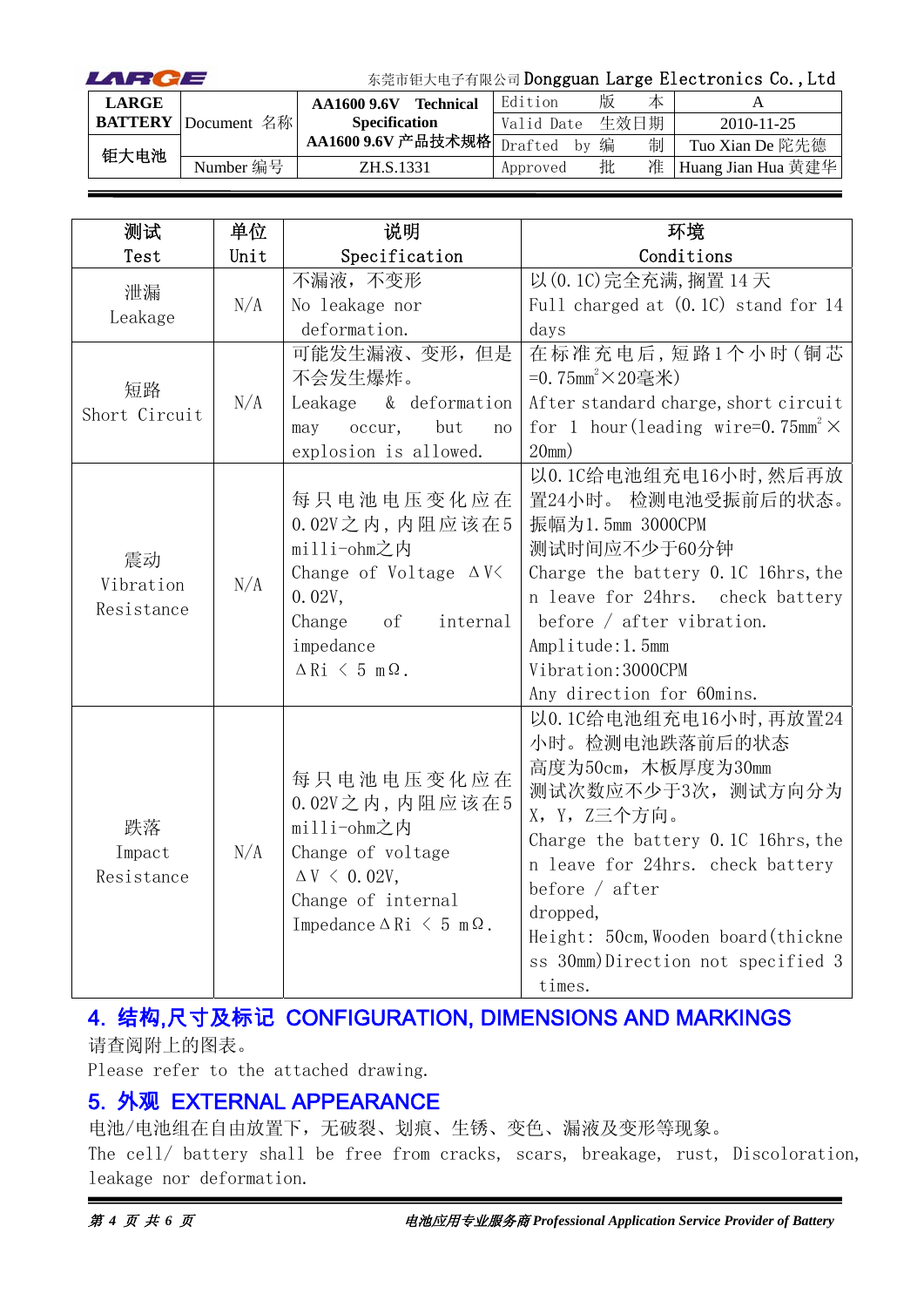| LARCE        |                            | 东莞市钜大电子有限公司 Dongguan Large Electronics Co., Ltd |            |      |   |                    |  |
|--------------|----------------------------|-------------------------------------------------|------------|------|---|--------------------|--|
| <b>LARGE</b> |                            | <b>Technical</b><br>AA1600 9.6V                 | Edition    | 版    | 本 |                    |  |
|              | <b>BATTERY</b> Document 名称 | <b>Specification</b>                            | Valid Date | 生效日期 |   | 2010-11-25         |  |
| 钜大电池         |                            | AA1600 9.6V 产品技术规格 Drafted                      | by         | 编    | 制 | Tuo Xian De 陀先德    |  |
|              | Number 编号                  | ZH.S.1331                                       | Approved   | 批    | 准 | Huang Jian Hua 黄建华 |  |

### 6、警告 CAUTION

- 1.不允许反极充电。Reverse charging is not acceptable
- 2.电池在充电中不得负荷电流。Do not burthen current when charging.
- 3.充放电不得超出说明书规定的范围。Do not charge/discharge with more than the specified current.
- 4.切勿使电池短路,否则可能使其永久性损坏。Do not short circuit the cell/ battery. Permanent damage to the cell/ battery may result.

5.请勿将电池投入火中或拆解。Do not incinerate or mutilate the cell/ battery.

6. 使用不当会导致电池的使用寿命的下降,如:极端高温、深循环、过充或过放。 Do not subject batteries to adverse conditions like: extreme temperature, deep cycling and excessive Overcharge/overdischarge.The life expectancy may be reduced.

7.电池不使用时应放在干燥通风的地方。大量贮存或装运前应对电池进行放电。

Store the cell/ battery in a cool dry place. Always discharge the cell/battery before bulk storage or shipment.

8.若要持续贮存,为了维护电池性能,在半年内要对电池进行充放电一次,以防其失去功 效。Cycle (charge and discharge) the battery every 6-9months to maintain cell/battery performance when being stored for an extended period of time.

9.远离儿童,如不慎误吞请立即送往医院。

Keep away from children. If swallowed, contact a physician at once.

10.电池在塑料盒内要通风,因为内部或许有释放氧气和氢气的危险,导致因火源而引起爆 炸。

Avoid airtight battery compartments. Ventilation should be provided in the plastic case of batteries, otherwise oxygen and hydrogen gas generated inside

can cause explosion when exposed to fire sources such as motors or switches. 备注/Remark:

| 周期Cycle                                                                    | 充电Charge                                                       | 搁置Rest           | 放电Discharge                |  |  |  |  |  |
|----------------------------------------------------------------------------|----------------------------------------------------------------|------------------|----------------------------|--|--|--|--|--|
|                                                                            | $0.1$ C $\times$ 16hrs                                         | $\left( \right)$ | $0.25C \times 2hrs20 mins$ |  |  |  |  |  |
| $2 - 48$                                                                   | $0.25C \times 3hrs10 mins$                                     | $\theta$         | $0.25C \times 2hrs20 mins$ |  |  |  |  |  |
| 49                                                                         | $0.25C \times 3hrs10 mins$                                     | $\left( \right)$ | $0.25C$ tol. $0$ /cell     |  |  |  |  |  |
| 50                                                                         | $1-4hr(s)$<br>$0.1$ C $\times$ 16hrs)<br>$0.2C$ tol. $0$ /cell |                  |                            |  |  |  |  |  |
| 循环1至50次可重复使用,直到任意放电50周期使用时间少于三小时则停止。Cycle                                  |                                                                |                  |                            |  |  |  |  |  |
| 1 to 50 shall be repeated until the discharge duration on any $50th$ cycle |                                                                |                  |                            |  |  |  |  |  |
| becomes less than 3 hours.                                                 |                                                                |                  |                            |  |  |  |  |  |

IEC61951-2周期寿命测试IEC 61951-2(2003) Cycle Life Test: